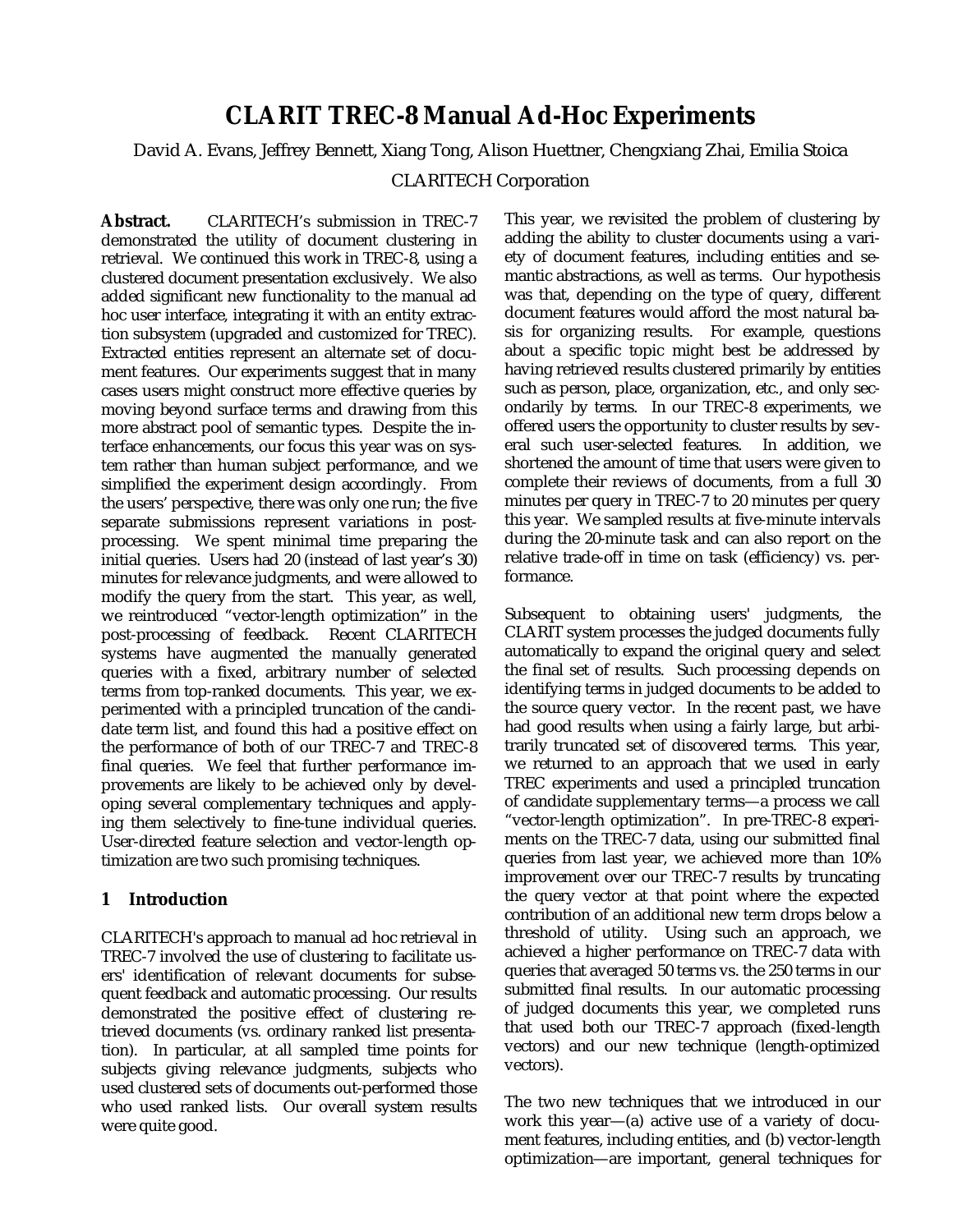information management, not only for information retrieval. We have used these techniques in our other track work this year; and we see in them great potential for helping to solve that very challenging problem in information processing—the fine-tuning of several complementary approaches to the individual requirements of a query or task.

# **2 Experiment design**

For this year's TREC experiment, the 50 queries (401– 450) from NIST were entered into the CLARIT system with minimal editing. We started with the text of the title, description, and narrative fields as the query, with editing by a single researcher. The researcher spent very little time on each query (well under 5 minutes), and was not permitted to retrieve any documents. Editing was limited to:

- punctuation changes (e.g., replacing commas with semicolons)
- the omission of query sentences describing nonrelevant documents
- the removal of "empty" words such as *documents that discuss* or *a relevant document should include*
- repetition of nouns modified by conjoined adjectives (e.g., *genetic and environmental factors* became *genetic factors and environmental factors*)
- very occasional addition of an obviously relevant word or phrase (for example, *quilt show* in query 418)
- occasional addition of a query constraint, possibly involving extraction entities

The user's task was as always to submit the initial queries to a database consisting of the target corpora and judge the results. Results were presented as clustered groups of the top 150 documents. Users' relevance judgments were automatically collected at 5, 10, 15, and 20 minutes. Users were allowed to reformulate the initial query and retrieve potentially new results at any time during the 20-minute task. They could also terminate the task before the 20 minute time limit if they felt they had found all the relevant documents.

All the documents in the database used by the subjects were indexed with extracted entities. Extraction entities include cities, provinces, nations, personal names, employee/appointee titles, business names, and names of other organizations, such as government bodies and universities. Such entities are identified automatically using the CLARIT extraction engine, which utilizes both standard patterns (e.g., *honorific + known first name + initial + unknown word* is a standard pattern for personal names, like *Mr. Hubert M. Nar-* *malee*) and large or exhaustive lists (e.g., the names of the 322 nations in the world today). Once identified, these items can be indexed as terms, but with their entity type remaining available. The set of entities in a retrieved document could be viewed by the subjects, either highlighted in context or in a separate list; the subjects could also use entities and/or entity types in constraint formulation. For example, for query 401— *What language and cultural differences impede the integration of foreign minorities in Germany?—*the user could require that all documents retrieved include the nation entity *germany*. For query 428—*What other countries besides the United States are considering or have approved women as clergy persons?—*the user could require that all documents retrieved include one or more nation entities, or that the specific nation entity *united states* be excluded. It was also possible to include constraints requiring or prohibiting a particular term or verbatim string.

The system presents the initial results as term-based document clusters, but supports clustering (and cluster summarization) by extracted entities in subsequent clustering (or reclustering) operations. All subjects had had some prior searching experience, though some were new to the CLARIT system. All subject actions, with time stamps at one-minute intervals, were written to a relational database.

The users generated a set of relevance judgments; these were further processed fully automatically to produce the submissions. Due in part to the new user interface, which simplifies the use of advanced features such as constraints, the subjects made heavy use of the constraint mechanism. Nearly three quarters of the queries contained constraints; 50% of the total had "term" constraints, and 22% had constraints involving extraction entities. Four percent were negative constraints (i.e., they excluded documents containing certain specific terms or entities).

We used the same set of user relevance judgments in four experimental runs:

- CL99SD, the "empty" run, which used neither of our new techniques
- CL99XT, in which we took advantage of extraction entities
- CL99SDopt, using vector-length optimization<sup>1</sup>

 $\overline{a}$ 

• CL99XTopt, using both extraction entities and vector-length optimization

<sup>&</sup>lt;sup>1</sup> We are omitting from this discussion our second optimized run, CL99SDopt2, in which we lowered the weights of the user-generated query to match the feedback term weights. This uniformly hurt performance. (For simplicity, we refer to CL99SDopt1 as CL99SDopt throughout this paper.)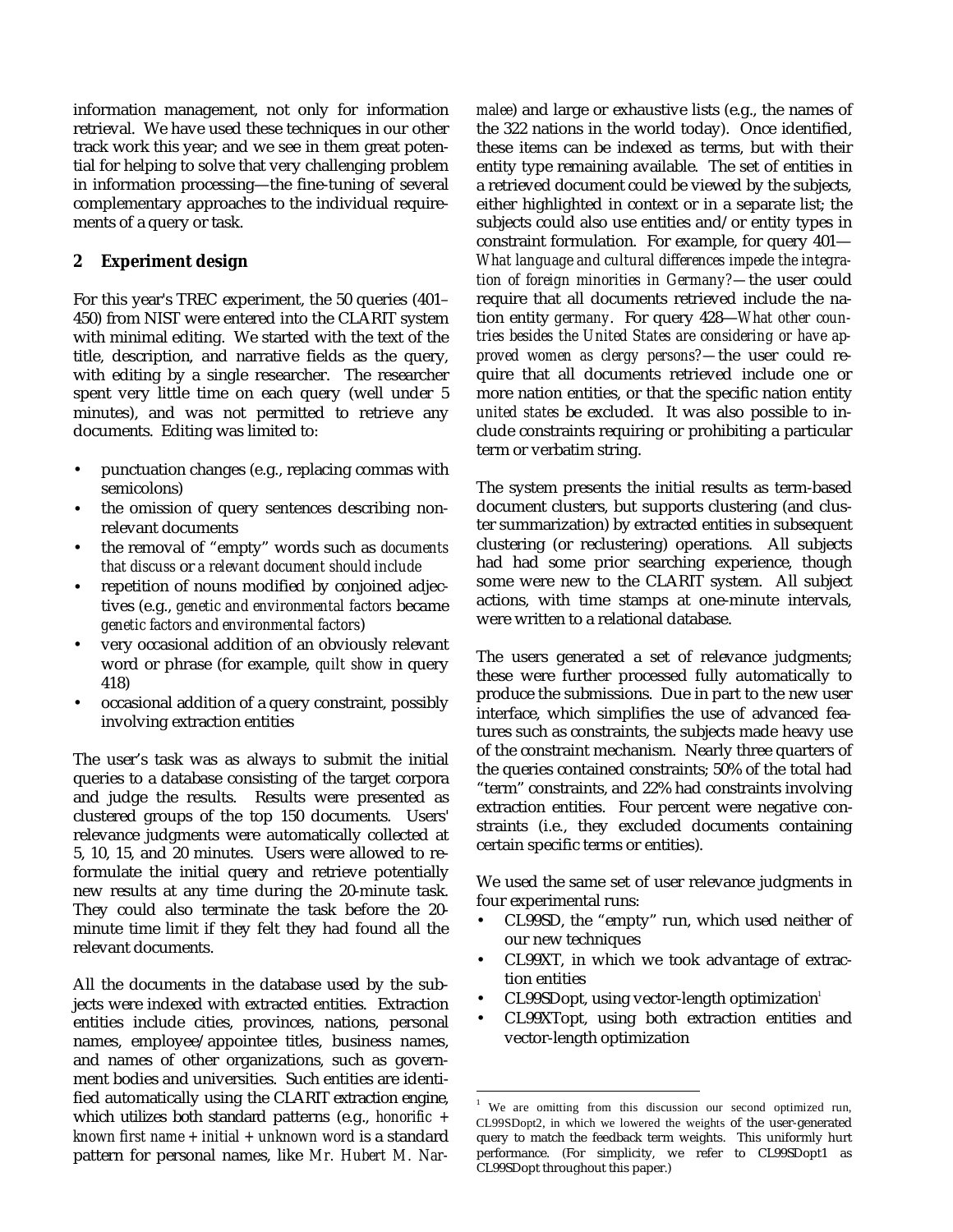

All runs used pseudo-relevance feedback (an adaptation of the Rocchio method); the system assigned a coefficient of 0.5 to all new query terms. The system excluded documents explicitly marked non-relevant by users, and promoted marked relevant documents to the top of the ranked list. The XT runs (the two using the entity database) used constrained queries. To ensure a complete submission, these runs required two retrievals—one with and one without the constraints. All documents satisfying the constraints were returned first; if necessary, the system rounded out the top 1000 with documents from the unconstrained retrieval.

For the baseline run, CL99SD, the system removed all query constraints, and added a standard fixed-length vector of feedback terms (250). (This duplicates the approach we took in TREC-7.) CL99XT, the baseline entity run, included constraints (using the merging algorithm described above). CL99SDopt used vectorlength optimization; CL99XTopt used both constraints and optimization.

The purpose of vector-length optimization is to avoid the "over-fitting" that can occur when adding too many feedback terms to a query.

Though we have observed good results in the past using a fixed-length vector of 250 terms, we often find that reducing this number yields even better performance. In fact, reducing the vector to a mere 20 terms increases the average precision of our TREC-8 baseline run (CL99SD) from 0.3537 to 0.3638—nearly a 3% improvement.

We observe that, in general, longer documents require more feedback terms, while document sets containing many rare terms need fewer feedback terms. More specifically, there seems to be a relation between the distribution of term weights and the number of feedback terms required to maximize average precision. Sorting the candidate feedback terms by decreasing weight, the point of diminishing (and eventually negative) value occurs as the curve begins to "flatten," as the difference in weight between successive terms approaches zero. We use a simpl0e heuristic to estimate this point: determine the range of term weights and include all terms with weight greater than or equal to  $min + p * (max - min)$ , where *p* is a parameter. We also imposed an upper limit of 250 terms on the feedback. The CL99SDopt and CL99XTopt runs described here used  $p = 0.05$ . (Our official CL99SDopt submission used  $p = 0.1$ .)<sup>2</sup>

 $\overline{a}$ 

 $^{\text{2}}$  The two non-entity runs that we actually submitted used an older version of the CLARIT system—a version without the entityindexing option—and  $p = 0.1$ . In this discussion, we ensure comparability with our XT results by substituting a new set of SD runs, using the new system and  $p = 0.05$ .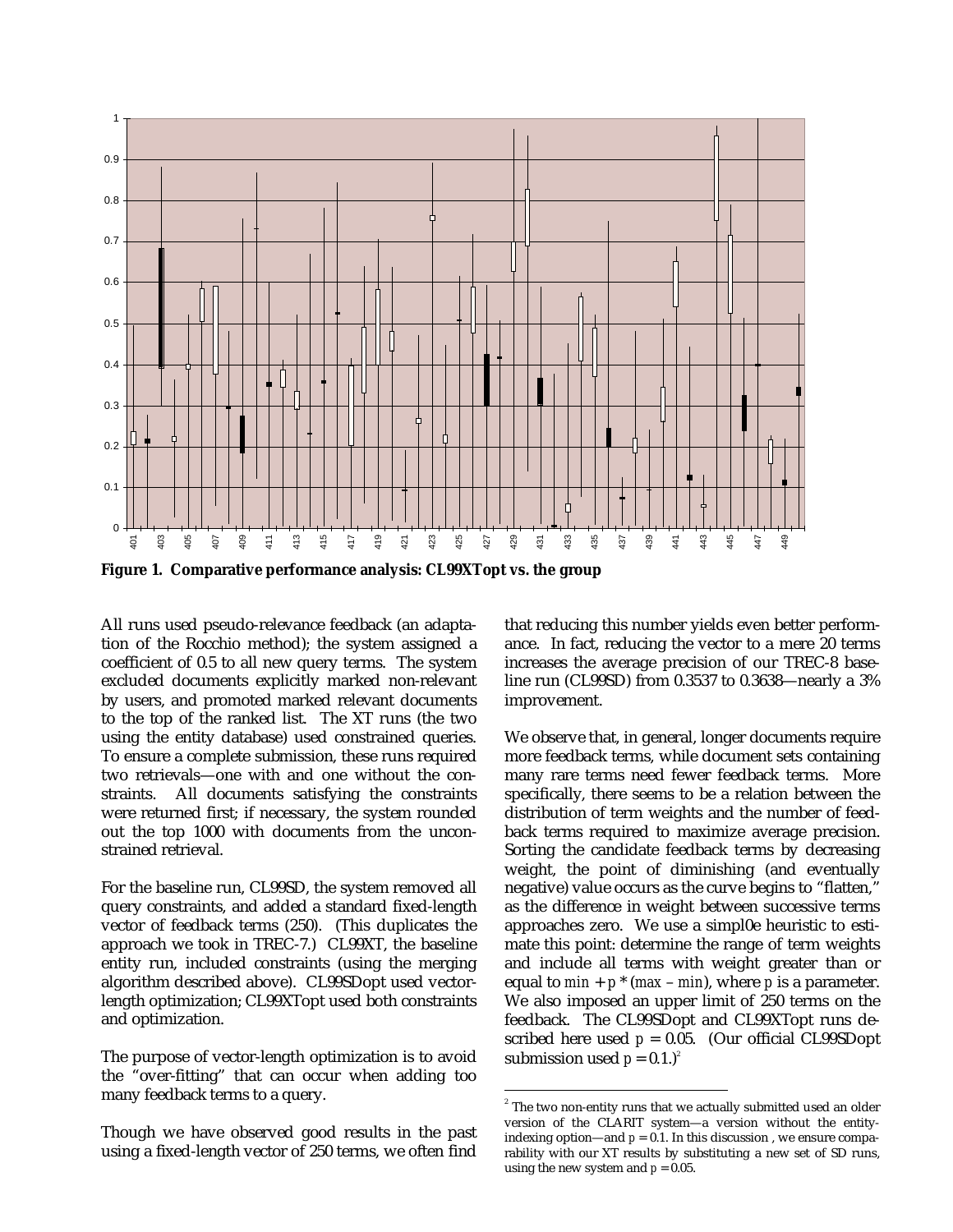#### **3 Retrieval performance**

Our official results show the strong positive effect of extraction entities and the weaker positive effect of vector-length optimization.

Figure 1 details our results relative to the median. The whiskers show the entire performance range (Worst to Best); the boxes show the median and CLARITECH's (XTopt) average precision score. If the box is white, the CLARIT score is given by the top edge, the median by the bottom edge; in these cases, we outperformed the median. If the box is black, the CLARIT score is given by the bottom edge, the median by the top edge; in these cases our performance was below median.

Table 1 shows the results for the re-run versions of the SD runs (SD and SDopt) using the same code base as for the XT runs. (Our actual submission used an older code base for the baseline runs.).

The table shows a slight improvement in average precision due to vector-length optimization (2% for SD  $\rightarrow$ SDopt and 1% for  $XT \rightarrow XT$ opt). There is a much stronger effect for use of extraction entities and constraints (about 9% for SD  $\rightarrow$  XT and 8% for SDopt  $\rightarrow$ XTopt). Note that the XT run used a fixed 250-term vector, while post-TREC experiments determined that a 20-term vector significantly improves the baseline performance.

The distinct clumping of values in the other columns is intriguing and suggestive of the effect of each technique (constraints and vector optimization) on the retrieval process. Initial precision and total recall seem indifferent to entities and constraints, but respond strongly to optimization. Sustained precision seems to be aided by constraints, but actually harmed by vector optimization.

It is instructive to examine the specific types of constraints that were used, to see whether performance is sensitive to the particular form of the constraint. We have divided all constraints into four (slightly overlapping) types. General Entity constraints specify entity types—not specific entities. For instance, one such constraint might require all documents to contain a person entity. A Specific Entity constraint might require the person name *Abraham Lincoln*. A Term constraint requires the presence of a specific term that is not an entity recognized by the extraction system (e.g., *ship* or *storm*). Finally, a Negative constraint requires the *absence* of a term, entity, or entity type. Tables 2–4 reflect this analysis for four General Entity, seven Specific Entity, 25 Term, and four negative constraints. For comparison, the tables also include results for the 14 completely unconstrained queries, and the overall averages or totals.

Note that constraints were not used at all for the baseline (SD) runs, yet the average precision values nevertheless vary widely. This indicates that queries the users thought needed general entity constraints were "easy," while those requiring negative constraints were the most difficult. Queries requiring specific entities were similarly difficult. It is also striking that actually using the constraints helps in nearly all cases.

| Run       | Avg. Precision | Initial Precision | Precision $\varnothing$ 100 | Recall |
|-----------|----------------|-------------------|-----------------------------|--------|
| CL99XTopt | 0.3765         | 0.9245            | 0.3030                      | 3366   |
| CL99XT    | 0.3730         | 0.9060            | 0.3078                      | 3367   |
| CL99SDopt | 0.3489         | 0.9285            | 0.2732                      | 3300   |
| CL99SD    | 0.3425         | 0.9081            | 0.2766                      | 3282   |

**Table 1. Comparison of four CLARIT runs on standard metrics.**

| Average                | <b>SD</b> | <b>XT</b> | <b>SDopt</b> | <b>XTopt</b> |
|------------------------|-----------|-----------|--------------|--------------|
| Precision              |           |           |              |              |
| <b>General Entity</b>  | 0.4621    | 0.5235    | 0.4659       | 0.5215       |
| <b>Specific Entity</b> | 0.2221    | 0.2782    | 0.2203       | 0.2723       |
| Term                   | 0.3186    | 0.3576    | 0.3303       | 0.3655       |
| <b>Negative</b>        | 0.1908    | 0.2201    | 0.1904       | 0.2171       |
| Unconstrained          | 0.3459    | 0.3457    | 0.3463       | 0.3463       |
| All                    | 0.3425    | 0.3730    | 0.3489       | 0.3765       |

**Table 2. Average precision by constraint type, for four CLARIT runs.**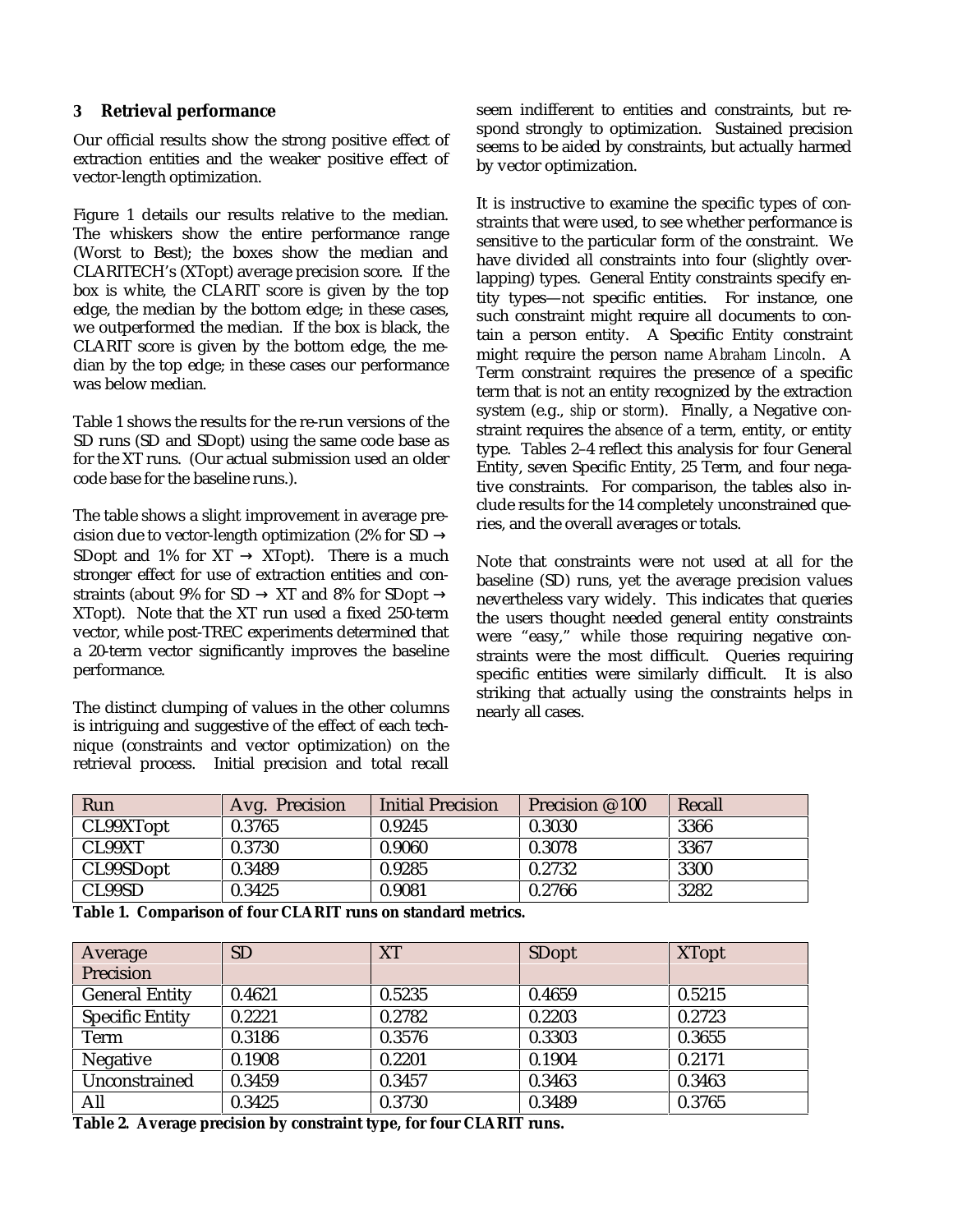Note again the striking performance variation, and the dominance of the entity runs.

Despite the general improvement due to constraints, we fear that in some cases a general constraint might dredge up large numbers of documents from the bottom of the ranked list. Since documents that satisfy the constraint are always ranked above those that do not, some relevant documents might be excluded. We will examine the effect of limiting the number of such documents in order to avoid this problem. We can imagine several more sophisticated techniques for merging constrained and unconstrained retrieved document sets.

Another parameter that merits further examination is the coefficient of feedback terms. We have traditionally assigned feedback terms lower weights than usergenerated terms, yet follow-up experiments on both TREC-7 and TREC-8 have indicated that improved performance often results from assigning weights to feedback terms that are closer to the average manual term weight.

Tables 5 and 6 show the TREC-reported statistics for the runs.

| Precision @ 100        | <b>SD</b> | XT     | <b>SDopt</b> | <b>XTopt</b> |
|------------------------|-----------|--------|--------------|--------------|
| <b>General Entity</b>  | 0.4100    | 0.4550 | 0.4075       | 0.4425       |
| <b>Specific Entity</b> | 0.2214    | 0.2871 | 0.2271       | 0.2871       |
| Term                   | 0.2448    | 0.2828 | 0.2400       | 0.2776       |
| <b>Negative</b>        | 0.2060    | 0.2340 | 0.2020       | 0.2420       |
| Unconstrained          | 0.2969    | 0.2969 | 0.2900       | 0.2900       |
| All                    | 0.2766    | 0.3078 | 0.2732       | 0.3030       |

**Table 3. Precision at 100 documents by constraint type, for four CLARIT runs.**

| <b>Average Recall</b>  | <b>SD</b>    | <b>XT</b>    | <b>SDopt</b> | <b>XTopt</b> |
|------------------------|--------------|--------------|--------------|--------------|
| <b>General Entity</b>  | 88.5         | 90.3         | 89.0         | 90.0         |
| <b>Specific Entity</b> | 81.7         | 92.0         | 82.3         | 93.1         |
| Term                   | 57.8         | 59.2         | 57.6         | 58.4         |
| Negative               | 65.6         | 69.0         | 65.6         | 69.6         |
| Unconstrained          | 60.5         | 60.5         | 61.4         | 61.4         |
| All                    | 3282 (Total) | 3367 (Total) | 3300 (Total) | 3366 (Total) |

**Table 4. Recall by constraint type, for four CLARIT runs.**

| <b>Precision</b> | <b>SD</b> | <b>Sdopt</b> | <b>XT</b> | <b>XTopt</b> |
|------------------|-----------|--------------|-----------|--------------|
| 0                | 0.9047    | 0.9163       | 0.9061    | 0.9245       |
| 0.1              | 0.7438    | 0.7509       | 0.7491    | 0.7703       |
| 0.2              | 0.5875    | 0.6030       | 0.5984    | 0.6148       |
| 0.3              | 0.4601    | 0.4704       | 0.4794    | 0.4826       |
| 0.4              | 0.3794    | 0.3927       | 0.4061    | 0.4021       |
| 0.5              | 0.3148    | 0.3320       | 0.3423    | 0.3407       |
| 0.6              | 0.2555    | 0.2665       | 0.2836    | 0.2862       |
| 0.7              | 0.1984    | 0.2165       | 0.2275    | 0.2335       |
| 0.8              | 0.1549    | 0.1699       | 0.1797    | 0.1842       |
| 0.8              | 0.0852    | 0.0924       | 0.1160    | 0.1135       |
| 1.0              | 0.0392    | 0.0439       | 0.0467    | 0.0443       |
| Avg.Prec         | 0.3537    | 0.3682       | 0.3730    | 0.3766       |

| <b>Docs</b> | <b>SD</b> | <b>SDopt</b> | <b>XT</b> | <b>XTopt</b> |
|-------------|-----------|--------------|-----------|--------------|
| 5           | 0.7600    | 0.8000       | 0.7680    | 0.7680       |
| 10          | 0.7020    | 0.7080       | 0.6920    | 0.6920       |
| 15          | 0.6453    | 0.6440       | 0.6280    | 0.6280       |
| 20          | 0.5840    | 0.5870       | 0.5730    | 0.5730       |
| 30          | 0.4860    | 0.4887       | 0.4907    | 0.4940       |
| 100         | 0.2816    | 0.2862       | 0.3078    | 0.3030       |
| 200         | 0.1969    | 0.2046       | 0.2148    | 0.2144       |
| 500         | 0.1099    | 0.1132       | 0.1173    | 0.1172       |
| 1000        | 0.0661    | 0.0675       | 0.0673    | 0.0673       |
| R-Prec.     | 0.3709    | 0.3837       | 0.3829    | 0.3788       |

**Table 6. Document level precision averages.**

**Table 5. Recall level precision averages.**